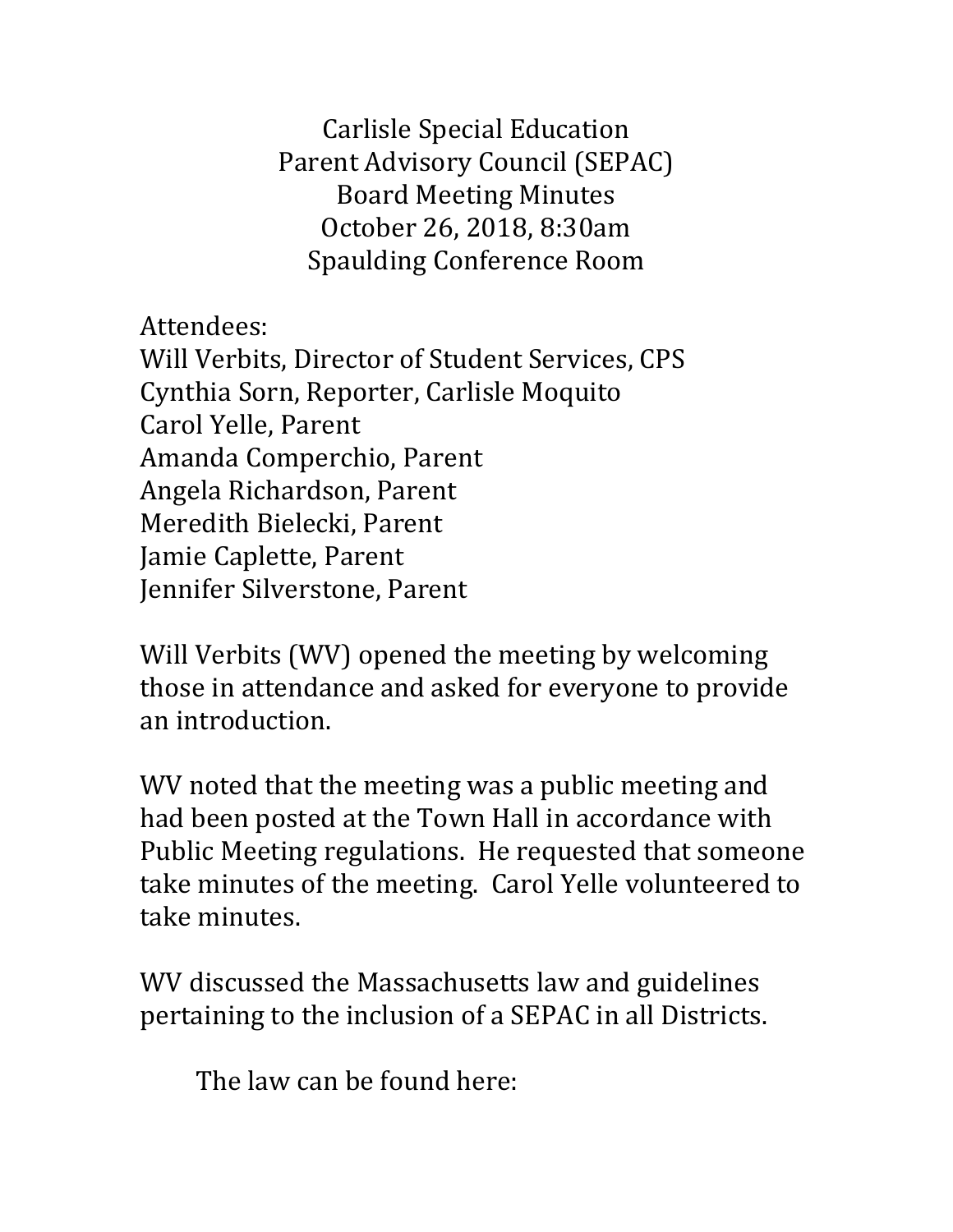https://fcsn.org/masspac/wpcontent/uploads/sites/13/2016/04/MA-State-Law-Regs-SEPAC.pdf

The Guidelines can be found here:

http://www.doe.mass.edu/sped/pac/

WV noted this is a parent organization, not his organization. There is currently no leadership to run a SEPAC. It is his intention by holding this meeting to resurrect the Carlisle SEPAC.

Carol Yelle (CY) discussed the history of the Carlisle SEPAC. She is a past President and shared the By-Laws with the group. There was an active SEPAC after she resigned from the SEPAC. Carol will check to see if there is a more recent By-Laws to share with the group.

There was a group discussion about where do we go from here? This seems like a big undertaking to get it going. CY and WV ensured that the group could be as big and as active as wanted. All that is needed to get the group reinstated is a President and a Secretary. The By-Laws are still active and can be re-written at a later time. WV ensured it is his goal to support the organization.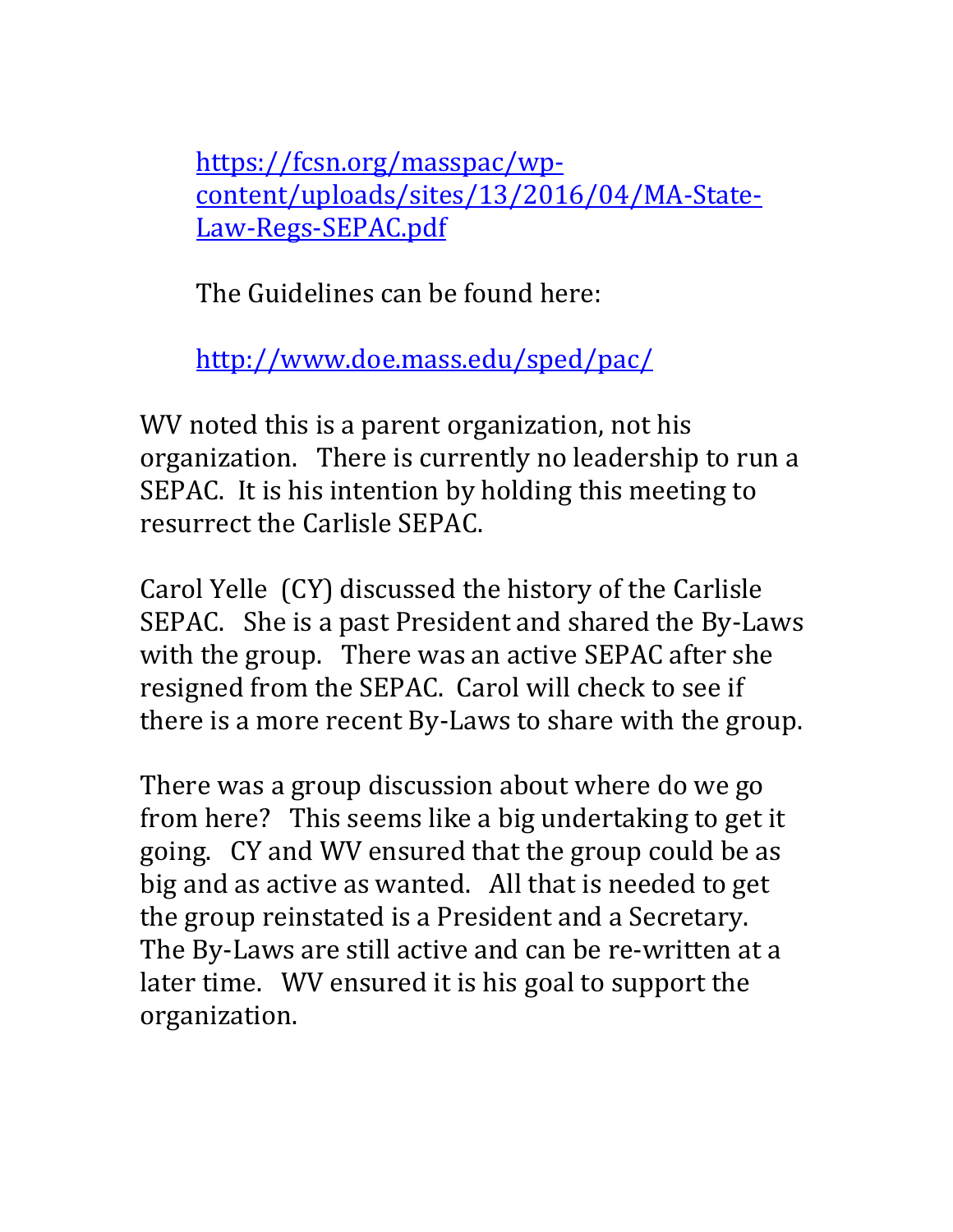WV gave ideas of what should and should not be discussed at an open meeting. To summarize no personal information regarding a student's services should be discussed. It is a public meeting and open to all. While parents can get together for coffee, support, etc. it should be understood that SEPAC business should not be discussed during those informal gatherings.

The next MA DESE Carlisle Coordinated Program Review (CPR) is scheduled for the 2020-21 school year. WV explained what a Coordinated Program Review entails. Past Coordinated Program Reviews can be found on the DESE web site. CY asked that WV provide a link to the last Interim and Coordinated Review on the CPS Student Services website. The following link will provide SEPAC members with the outcome of the most recent full CPR from 2015.

## http://www.doe.mass.edu/pqa/review/**cpr**/reports/201 5/0051.docx

The following link will provide SEPAC members with the outcome of the most recent mid cycle review (MCR) from 2018.

http://www.doe.mass.edu/pqa/review/cpr/reports/2018 /followup/0051.docx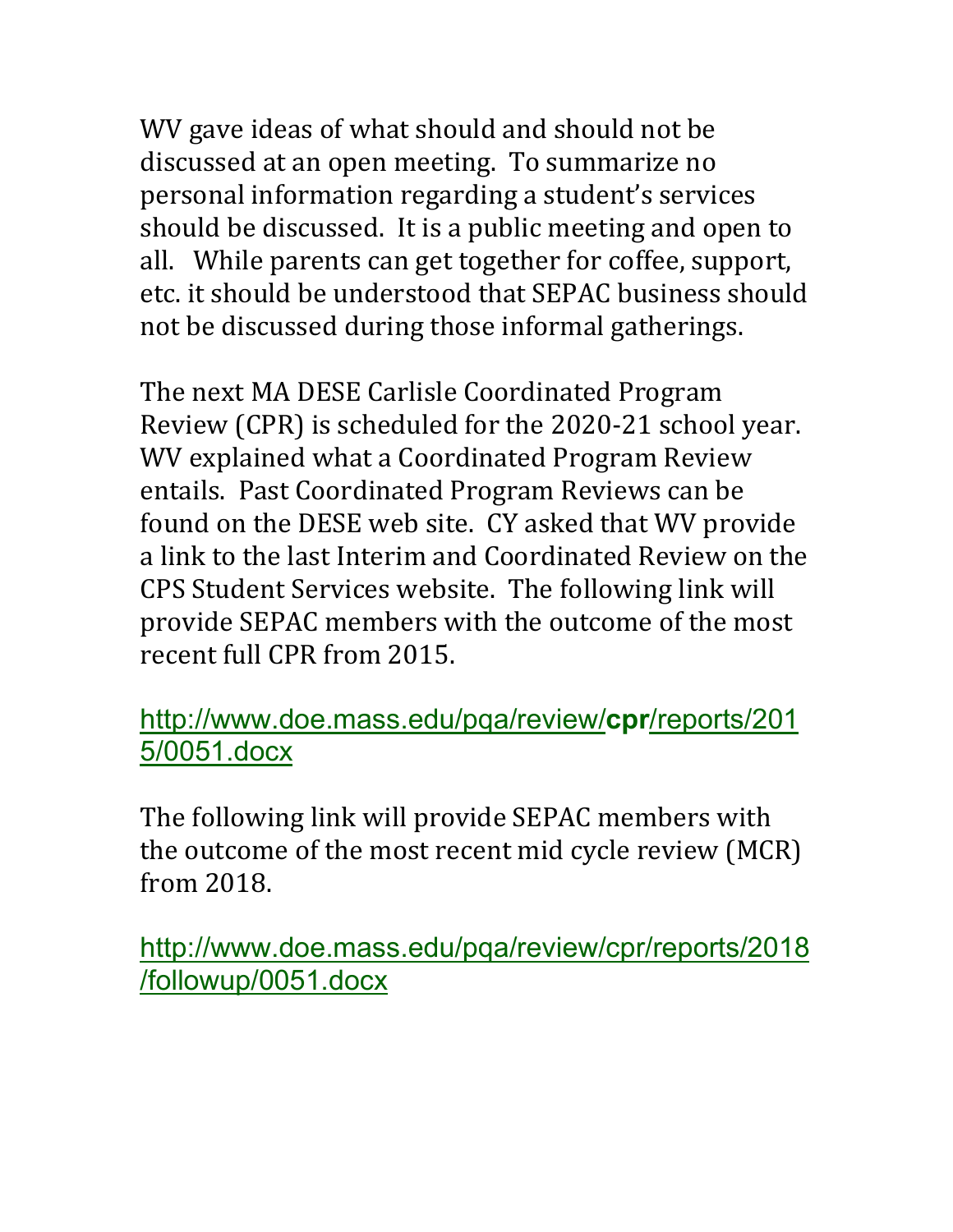WV all team meetings. The District is looking to obtain feedback on how the District is doing on the team meeting process. It's a hard copy survey. CY mentioned that if there had been an active SEPAC this is something the SEPAC could have provided input for.

All in attendance agreed that this meeting was not well advertised. WV is working on establishing a listsery for all parents/caregivers who have a student on an IEP. It was specifically mentioned that the pre-K classroom received no notification. It was suggested that the next meeting be publicized to all parents/caregivers as a parent blast email and not part of any other notifications. Cynthia Sorn suggested that someone write a Letter to the Editor of the Mosquito announcing the meeting and providing information about SEPAC.

WV is happy to continue to support the SEPAC until we are at a place for the parents to take the reigns.

WV updated the group on things going on in the school. There were issues at the beginning of the year with speech & language services in pre-school. The issue has been resolved.

CPS had an unexpected departure of the contracted Physical Therapist (PT). The position has been filled with another contracted PT that came highly recommended.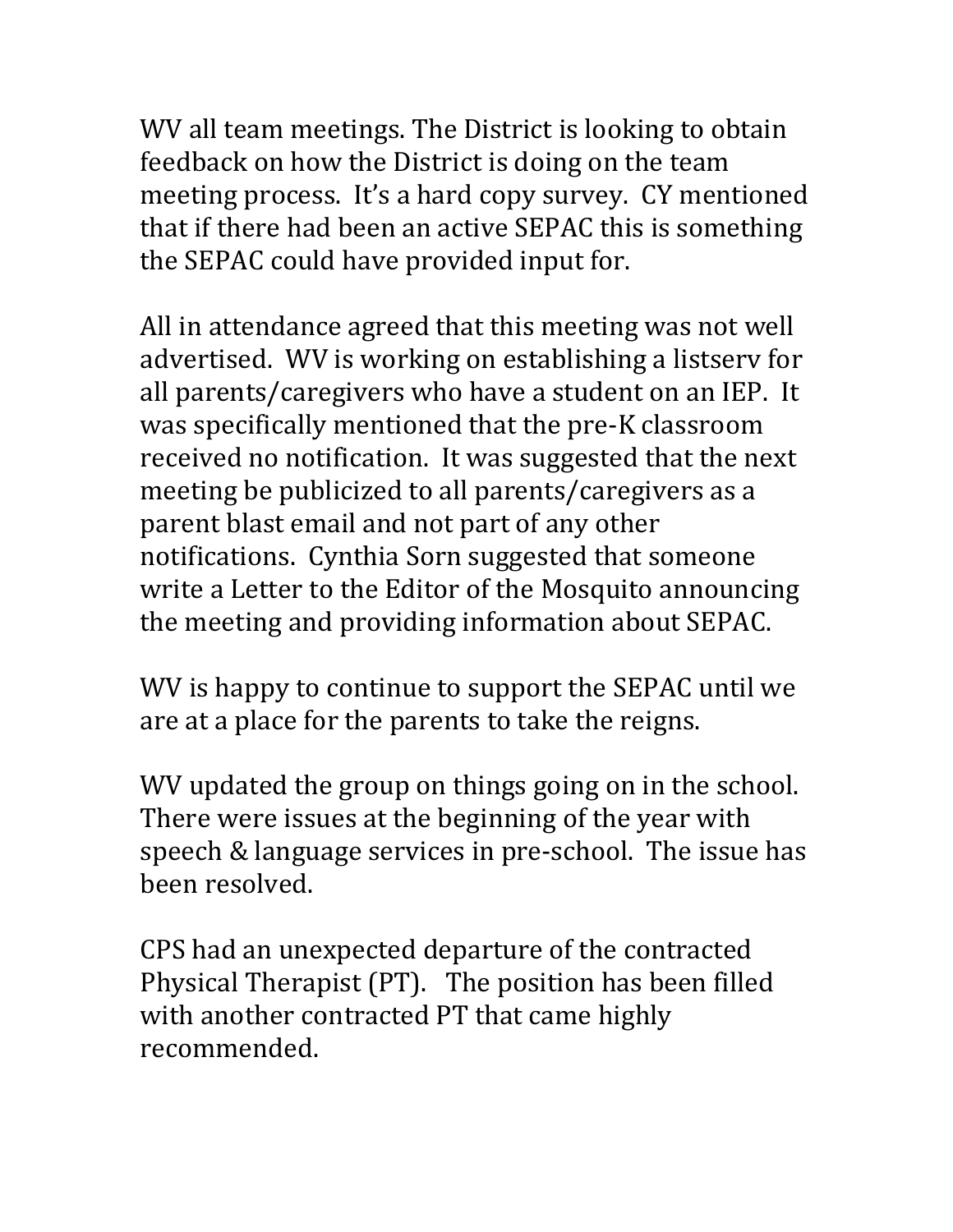The CPS Board Certified Behavior Analyst (BCPA) also left unexpectedly near the end of the last school year. A contractor was hired until the end of the last school year. This person has now been hired in the permanent position.

It was asked how did the District provide services while these positions were being filled. WV commented that sometimes the turn around time to fill positions is quick other times it may take time. Whenever services are missed, compensatory services have to be provided. The sessions have to be made up.

WV talked about new special education initiatives underway in the District. This year CPS has implemented a co-teaching model in grades  $3^{\text{rd}}$  and  $4^{\text{th}}$ . It is in the general education classroom. There is also co-teaching going on in  $6<sup>th</sup>$  -7<sup>th</sup> grade levels in certain subjects. 

A parent asked the question: Is this co-teaching model a pilot program? Since Will has been here there has not been co-teaching. Research shows that despite it being a more costly approach to meeting the needs of special education students in a general education classroom setting, it can be a very effective model. Particularly if you have students on an IEP with similar goals on their IEP, you are able to meet the student's needs and address the goals within the general ed classroom more